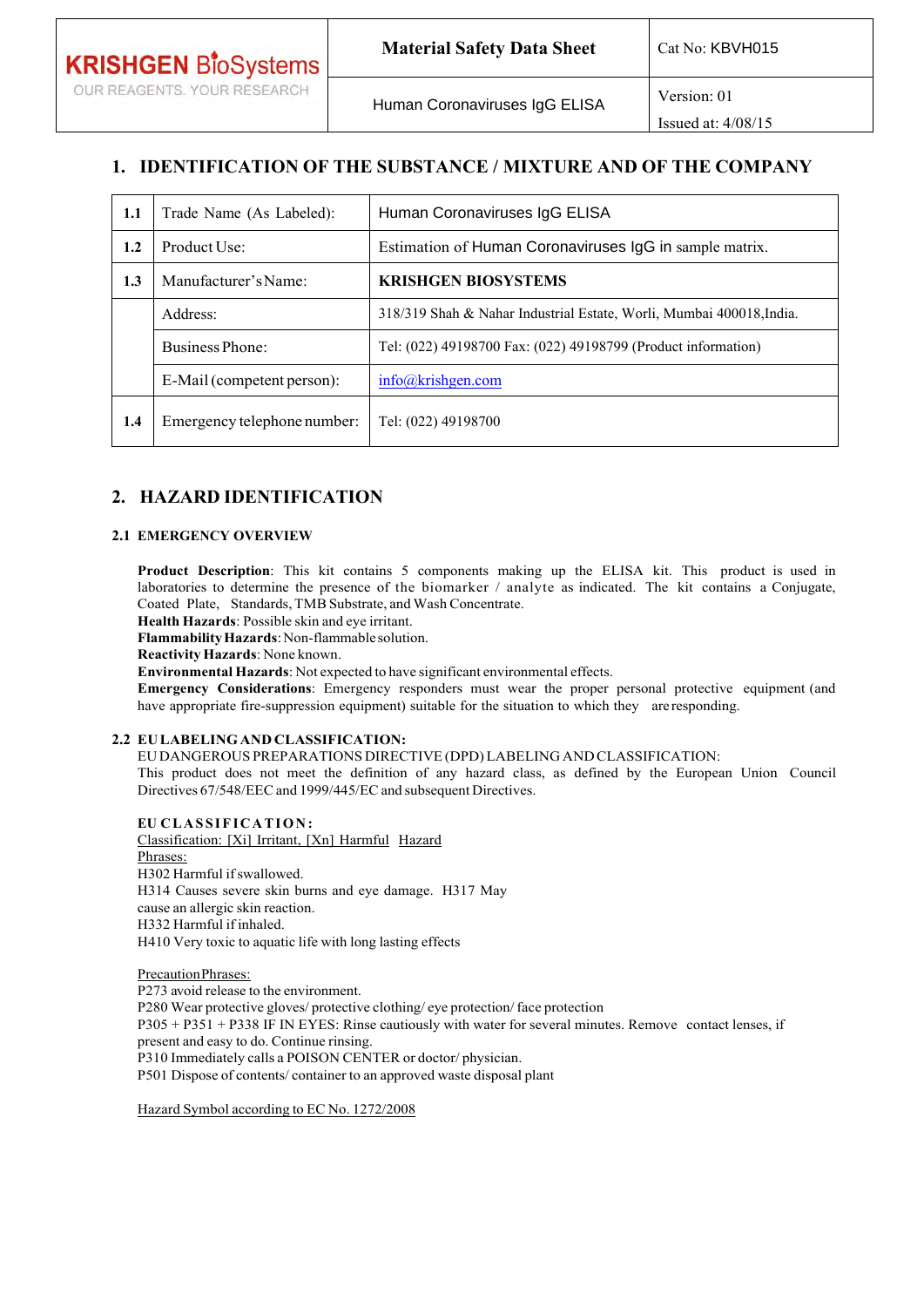| <b>KRISHGEN BloSystems</b>  | <b>Material Safety Data Sheet</b> | Cat No: KBVH015                     |
|-----------------------------|-----------------------------------|-------------------------------------|
| OUR REAGENTS. YOUR RESEARCH | Human Coronaviruses IgG ELISA     | Version: 01<br>Issued at: $4/08/15$ |



## **HEALTH HAZARDS OR RISKS FROM EXPOSURE:**

Acute: Prolonged contact with the components in this kit may irritate the skin. Contact with eyes may cause irritation or redness. This product is to be used in a laboratory environment. Individuals using this product should be wearing the proper personal protective equipment to prevent skin and eye contact. Chronic: None known

# **3 COMPOSITION AND INFORMATION ON INGREDIENTS**

## **3.1 SUBSTANCE**

This substance is a mixture.

## **3.2 MIXTURE**

| <b>HAZARDOUS INGREDIENTS:</b>  | CAS#       | EINECS#    | ICSC#               | Amount     | <b>Classification:</b><br>Hazard<br><b>Hazard Phrases</b> |
|--------------------------------|------------|------------|---------------------|------------|-----------------------------------------------------------|
| <b>COATED MICROTITER PLATE</b> | Not Listed | Not Listed | Not.<br>Established | $<$ 100 µg | Classified<br>Not<br>None                                 |
| ELISA STANDARDS                | Not Listed | Not Listed | Not.<br>Established | $<$ 100 µg | Classified<br>Not<br>None                                 |

| <b>ENZYME CONJUGATE</b>                                             | Not Listed      | Not Listed     | Not Listed        | $< 1.0\%$     | Classified<br><b>Not</b><br>None                                                         |
|---------------------------------------------------------------------|-----------------|----------------|-------------------|---------------|------------------------------------------------------------------------------------------|
| <b>HAZARDOUS INGREDIENTS: WASH</b><br><b>BUFFER (X CONCENTRATE)</b> | CAS#            | EINECS#        | ICSC#             | Amount        | <b>Classification:</b><br>Hazard<br><b>Hazard Phrases</b>                                |
| Distilled Water                                                     | 7732-18-5       | 231-791-2      | Not Listed        | $>85\%$       | Classified<br><b>Not</b><br>None                                                         |
| Tris Hydrochloride                                                  | 1185-53-1       | 214-684-5      | Not Listed        | $6 - 8\%$     | Classified<br><b>Not</b><br>None                                                         |
| Sodium Chloride                                                     | 7647-14-5       | 231-598-3      | Not Listed        | $7 - 9%$      | Not Classified<br>Hazard Phrases: None                                                   |
| Triton X-100                                                        | $9002 - 93 - 1$ | Not Listed     | Not Listed        | $< 1.0\%$     | Irritant.<br>Harmful<br>Phrases:<br>Hazard<br>H318, H302                                 |
| <b>HAZARDOUS INGREDIENTS:</b><br><b>TMB</b><br><b>SUBSTRATE</b>     | CAS#            | EINECS#        | ICSC#             | <b>Amount</b> | <b>Classification:</b><br>Hazard<br><b>Hazard Phrases</b>                                |
| Distilled Water                                                     | 7732-18-5       | 231-791-2      | Not Listed        | $>95\%$       |                                                                                          |
| <b>TMB</b>                                                          | 54827-17-7      | 259-364-6      | <b>Not Listed</b> | $< 0.02\%$    | The concentration is low.<br>does not affect the<br>and<br>classification of the mixture |
| <b>HAZARDOUS</b><br><b>INGREDIENTS:</b><br><b>ASSAY BUFFER</b>      | CAS#            | <b>EINECS#</b> | ICSC#             | Amount        | Hazard<br><b>Classification;</b><br><b>Hazard Phrases</b>                                |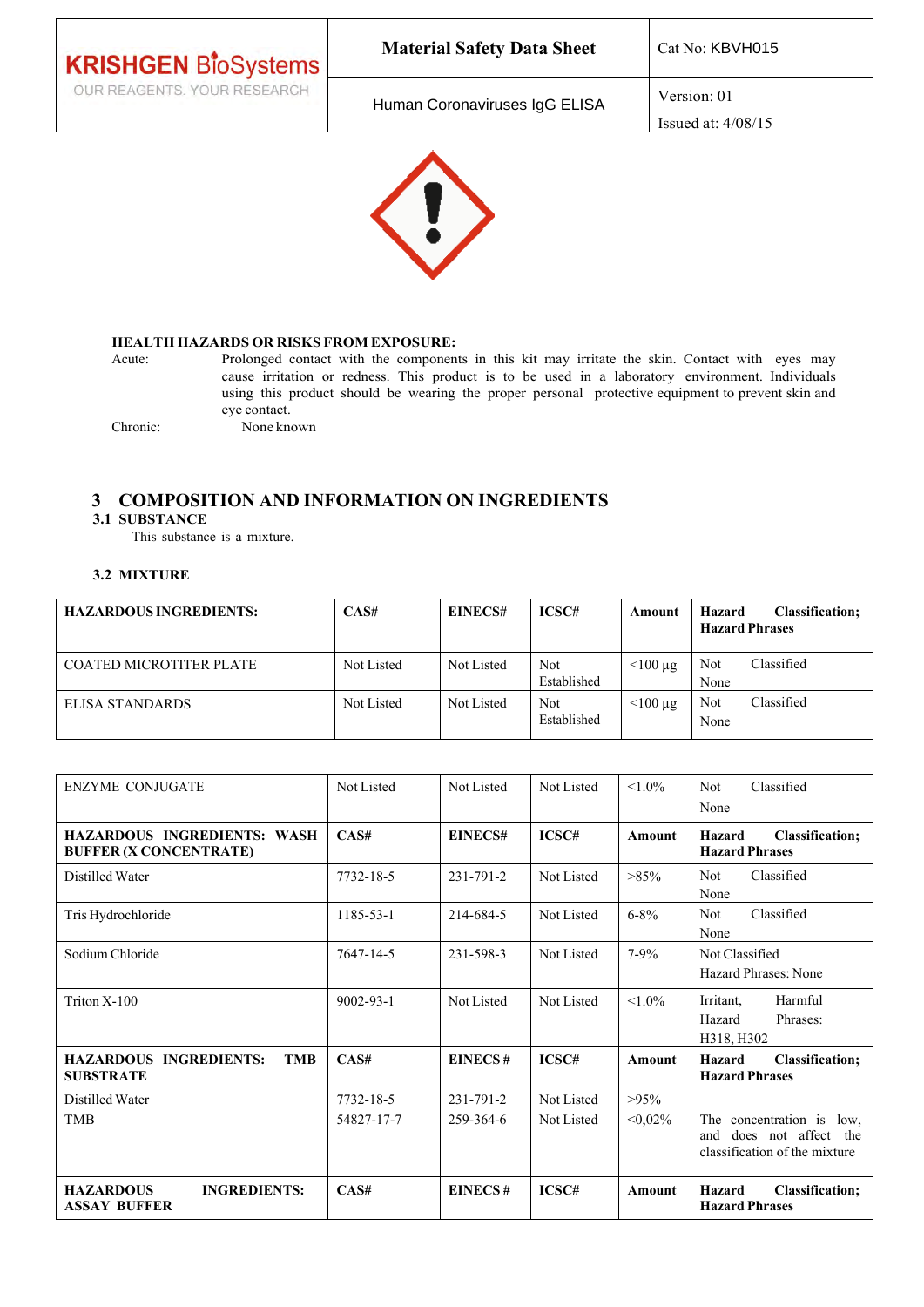| <b>KRISHGEN BloSystems</b>  | <b>Material Safety Data Sheet</b> | Cat No: KBVH015                     |
|-----------------------------|-----------------------------------|-------------------------------------|
| OUR REAGENTS. YOUR RESEARCH | Human Coronaviruses IgG ELISA     | Version: 01<br>Issued at: $4/08/15$ |

| Distilled Water           | 7732-18-5       | 231-791-2  | Not Listed            | $>85\%$   | Hazard Classification: Not<br>Classified<br><b>Hazard Phrases: None</b>                                                                                                                                 |
|---------------------------|-----------------|------------|-----------------------|-----------|---------------------------------------------------------------------------------------------------------------------------------------------------------------------------------------------------------|
| Sodium Chloride           | 7647-14-5       | 231-598-3  | Not Listed            | $7 - 9\%$ | Hazard Classification: Not<br>Classified<br>Hazard<br>Phrases: None                                                                                                                                     |
| Tris Hydrochloride        | 1185-53-1       | 214-684-5  | Not Listed            | $6 - 8\%$ | Hazard Classification: Not<br>Classified<br>Hazard<br>Phrases: None                                                                                                                                     |
| Bovine Serum Albumin      | 9048-46-8       | 232-936-2  | Not Listed            | $< 1.0\%$ | Hazard Classification: Not<br>Classified<br>Hazard Phrases: None                                                                                                                                        |
| Triton X-100              | $9002 - 93 - 1$ | Not Listed | Not Listed            | $< 1.0\%$ | Classification:<br>Hazard<br>Irritant, Harmful<br>Hazard<br>Phrases:<br>H318.<br>H302<br>Precaution Phrases:                                                                                            |
| ProClin® 300 Preservative | 55965-84-9      | Not Listed | $613 - 167$<br>$00-5$ | $< 0.1\%$ | Classification:<br>Hazard<br>Irritant<br>Hazard<br>Phrases:<br>H302.<br>H314, H317, H332; H410<br>Precaution<br>Phrases:<br>P <sub>273</sub> , P <sub>280</sub> ,<br>$P305 + P351 + P338$<br>P310, P501 |

| <b>HAZARDOUS</b><br><b>INGREDIENTS:</b><br><b>STOP SOLUTION</b>                                                                                                                                        | CAS#      | EINECS#    | ICSC#                          | Amount          | Hazard<br><b>Classification;</b><br><b>Hazard Phrases</b>                                                                                    |
|--------------------------------------------------------------------------------------------------------------------------------------------------------------------------------------------------------|-----------|------------|--------------------------------|-----------------|----------------------------------------------------------------------------------------------------------------------------------------------|
| Distilled Water                                                                                                                                                                                        | 7732-18-5 | 231-791-2  | Not Listed                     | $>95\%$         | Hazard Classification: Not<br>Classified<br>Hazard Phrases: None                                                                             |
| Sulfuric Acid                                                                                                                                                                                          | 7664-93-9 | Not Listed | Not Listed                     | $< 5.0\%$       | Classification:<br>Hazard<br>Highly corrosive<br>H314.<br>Hazard<br>Phrases:<br>Precaution Phases:<br>P <sub>280</sub> -<br>P305, P351, P338 |
| Each of the other components is present in less than 1 percent concentration<br>$(0.1\%$ concentration for potential carcinogens, reproductive toxins, respiratory<br>tract sensitizers, and mutagens) |           |            | Hazard<br>Hazard Phrases: None | Classification: | Classified<br>Not.                                                                                                                           |
| ProClin is a registered trademark of Rohm and Hass Company.                                                                                                                                            |           |            |                                |                 |                                                                                                                                              |

Note:

 $\mathbf{r}$ 

ALL WHMIS required information is included in appropriate sections based on the ANSI Z400.1- 2004 format. This product has been classified in accordance with the hazard criteria of the CPR and the MSDS contains all the information required by the CPR and EU Directives.

See Section 2 for full text of Ingredient Hazard and Precaution Phrases

# **4 FIRST-AID MEASURES**

## **4.1 DISCRIPTION OF FIRST-AID MEASURES**

Contaminated individuals of chemical exposure must be taken for medical attention if any adverse effect occurs. Rescuers should be taken for medical attention, if necessary. Take copy of label and MSDS to health professional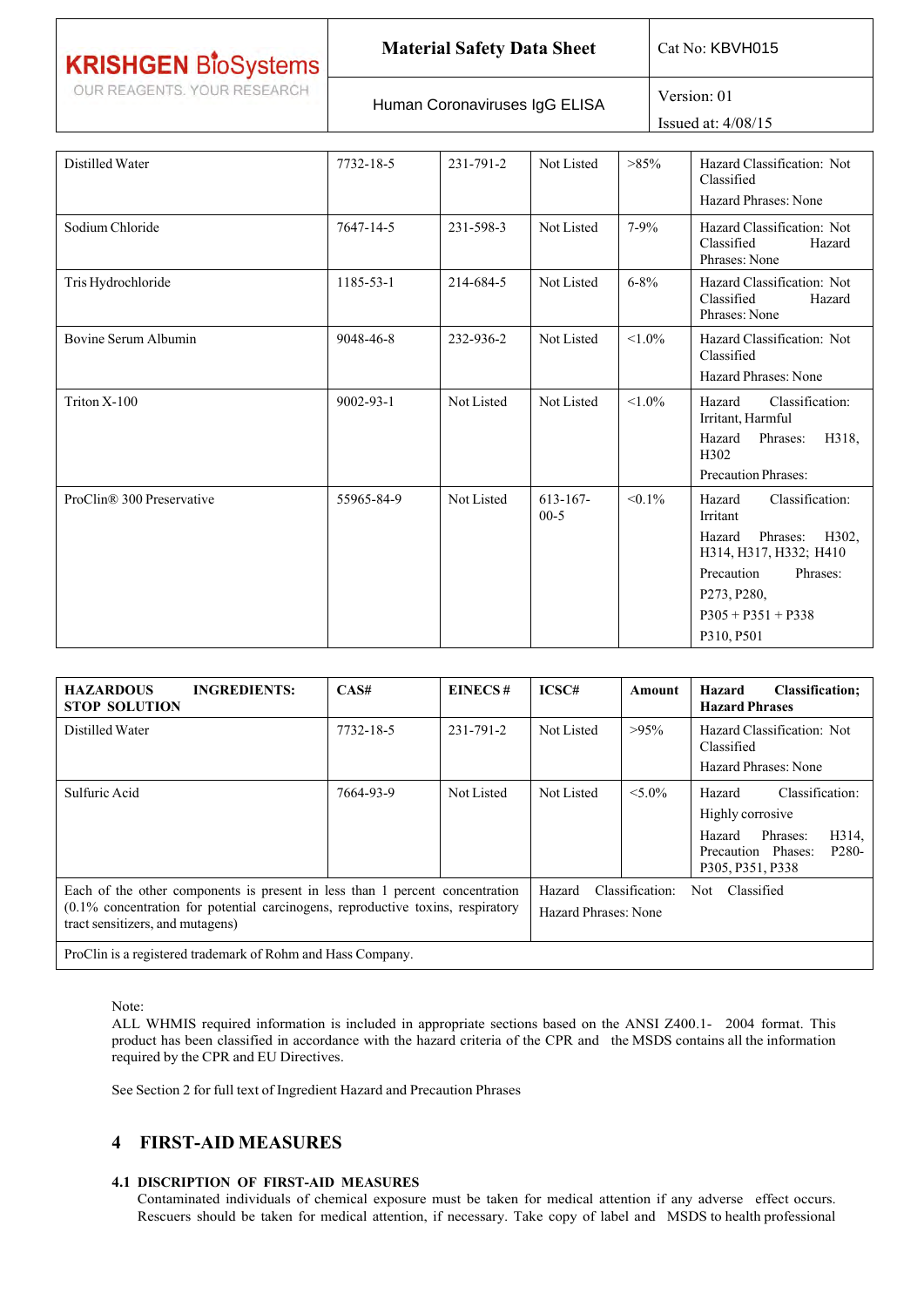| <b>KRISHGEN BioSystems</b>  | <b>Material Safety Data Sheet</b> | Cat No: KBVH015                     |
|-----------------------------|-----------------------------------|-------------------------------------|
| OUR REAGENTS. YOUR RESEARCH | Human Coronaviruses IgG ELISA     | Version: 01<br>Issued at: $4/08/15$ |

with contaminated individual.

**INHALATION**: Not a normal route of entry, however if chemical is inhaled, or breathing is difficult, remove victim to fresh air. If necessary, use artificial respiration to support vital functions. Seek medical attention. **SKIN CONTACT**: Wash contacted area with soap and water. Remove exposed or contaminated clothing, taking care not to contaminate eyes. Seek medical attention if irritation develops and persists. **EYE CONTACT**: If chemical contacts the eyes, open victim's eyes while under gentle running water. Use sufficient force to open eyelids. Have victim "roll" eyes. Minimum flushing is for 15 minutes. Remove contact lenses, if worn. Seek medical attention if irritation persists.

**INGESTION**: If chemical is swallowed, call physician or poison control center for most current information. If professional advice is not available, do not induce vomiting. Never induce vomiting or give diluents (milk or water) to someone who is unconscious, have convulsions, or who cannot swallow. Victims of chemical exposure must be taken for medical attention. Rescuers should be taken for medical attention, if necessary. Take a copy of the label and MSDS with the victim to the health professional.

#### **4.2 MEDICAL CONDITIONS AGGRAVATED BY EXPOSURE** None known

### **4.3 RECOMMENDATIONS TO PHYSICIANS**

Treat symptoms and eliminate overexposure.

## **5. FIRE-FIGHTING MEASURES**

### **5.1 FIRE EXTINGUISHING MATERIALS**

Use extinguishing media appropriate for surrounding fire.

#### **5.2 UNUSUAL FIRE AND EXPLOSION HAZARDS**

The product is a water-based mixture with no known fire or explosion hazards.

#### **5.3 SPECIAL FIRE-FIGHTING PROCEDURES**

Incipient fire responders should wear eye protection. Structural firefighters must wear Self-Contained Breathing Apparatus and full protective equipment. Isolate materials not yet involved in the fire and protect personnel. Move containers from fire area if this can be done without risk; otherwise, cool with carefully applied water spray. If possible, prevent runoff water from entering storm drains, bodies of water, or other environmentally sensitive areas.

### **5.4 ADDITIONAL INFORMATIONS**

**Flash Point**: Non-flammable **Auto ignition Temperature**: Not applicable **Flammable limits (In Air by Volume, %)**: Lower N/A Upper N/A **Explosion Sensitivity to Mechanical Impact**: Not sensitive **Explosion Sensitivity to Static Discharge**: Not sensitive

# **6. ACCIDENTAL RELEASE MEASURES**

**Spills**: Trained personnel following pre-planned procedures should handle non-incidental releases.

#### **6.1 PERSONAL PRECAUTIONS, PROTECTIVE EQUIPMENT AND EMERGENCY PROCEDURE**

**Spill and Leak Response**: Proper protective equipment should be used. Personnel should be trained for spill response operations.

**Spills**: Trained personnel following pre-planned procedures should handle non-incidental releases.

#### **6.2 ENVIROMENTAL PRECAUTION**

Avoid release to the environment

### **6.3 METHODS AND MATERIAL FOR CONTAINMENT AND CLEANING UP**

Absorb spilled material using polypads or other suitable absorbent material. Place all spill residue in an appropriate container and seal. Decontaminate the area thoroughly. Do not mix with wastes from other materials. Dispose of in accordance with applicable Federal, State, and local procedures (see Section 13, Disposal Considerations.)

# **7. HANDLING AND STORAGE**

**7.1 WORK PRACTICES AND HYGIENE PRACTICES**: As with all chemicals, avoid getting this product ON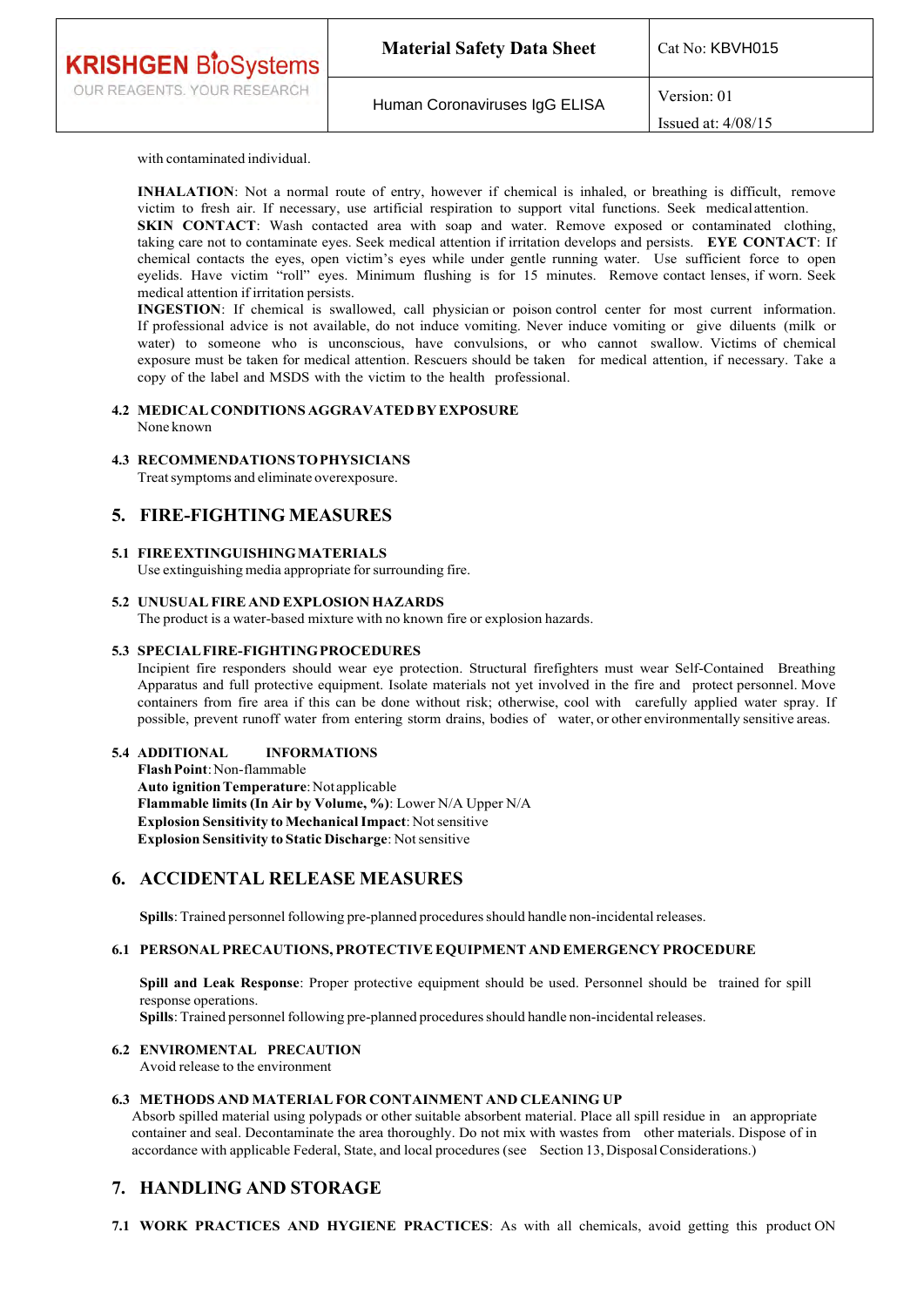| <b>KRISHGEN BloSystems</b>  | <b>Material Safety Data Sheet</b> | Cat No: KBVH015      |
|-----------------------------|-----------------------------------|----------------------|
| OUR REAGENTS. YOUR RESEARCH | Human Coronaviruses IgG ELISA     | Version: 01          |
|                             |                                   | Issued at: $4/08/15$ |

YOU or IN YOU. Wash thoroughly after handling this product. Do not eat, drink, smoke, or apply cosmetics while handling this product. Avoid breathing mists or sprays generated by this product. Use in a well-ventilated location. Remove contaminated clothing immediately.

**7.2 STORAGE AND HANDLING PRACTICES**: Store product in properly labeled, closed containers at temperatures between 2-8ºC. Protect from physical damage. Keep containers closed when not in use.

# **8. EXPOSURE CONTROLS – PERSONAL PROTECTION**

**VENTILATION AND ENGINEERING CONTROLS**: Use with adequate ventilation to ensure exposure levels are maintained below the established limits. Currently, International exposure limits are not established for all the components of this product. Please check with competent authority in each country for the most recent limits in place. The following information on appropriate Personal Protective Equipment is provided to assist employers in complying with OSHA regulations found in 29 CFR Subpart I (beginning at 1910.132) or equivalent standard of Canada, or standards of EU member states (including EN 149 for respiratory PPE, and EN 166 for face/eye protection,) and those of Japan. Please reference applicable regulations and standards for relevant details.

**RESPIRATORY PROTECTION**: If exposure limits are exceeded, use only respiratory protection authorized in the U.S. Federal OSHA Respiratory Protection Standard (29 CFR 1910.134,) equivalent U.S. State standards, Canadian CSA Standard Z94.4-93, the European Standard EN149, or EU member states.

**EYE PROTECTION**: Splash goggles or safety glasses with side shields recommended. If necessary, refer to U.S. OSHA 29 CFR 1910.133, Canadian Standards, and the European Standard EN166, Australian Standards, or relevant Japanese Standards.

**HAND PROTECTION**: Compatible protective gloves recommended. Wash hands after removing gloves. If necessary, refer to U.S. OSHA 29 CFR 1910.138, the European Standard DIN EN 374, the appropriate Standards of Canada, Australian Standards, or relevant Japanese Standards.

**BODY PROTECTION**: Use body protection appropriate for task. Coveralls, rubber aprons, or chemical protective clothing made from natural rubber are generally acceptable, depending upon the task. If necessary, refer to appropriate Standards of Canada, or appropriate Standards of the EU, Australian Standards, or relevant Japanese Standards. If a hazard of injury to the feet exists due to falling objects, rolling objects, where objects may pierce the soles of the feet or where employee's feet may be exposed to electrical hazards, use foot protection, as described in U.S. OSHA 29 CFR 1910.136.

# **9. PHYSICAL and CHEMICAL PROPERTIES**

**VAPOR DENSITY**: N/A **EVAPORATION RATE (n-BuAc=1)**: N/A **SPECIFIC GRAVITY @ 20ºC**: No Data (water=1) **SOLUBILITY IN WATER**: Soluble **VAPOR PRESSURE**: No Data @20ºC **pH**: Not Established **APPEARANCE, ODOR and COLOR**: This product contains both clear and colored liquids with a varying mild odor.

# **10. STABILITY AND REACTIVITY**

**10.1 STABILITY**: Stable under ordinary conditions of use and storage.

## **10.2 DECOMPOSITION PRODUCTS**:

When stored as labeled, no known hazardous decomposition products are formed during the shelf life of this product.

## **10.3 MATERIALS WITH WHICH SUBSTANCE IS INCOMPATIBLE**: No information available

## **10.4 HAZARDOUS DEPOLYMERIZATION**: Will not occur

**10.5 CONDITIONS TO AVOID**: Temperatures above or below the recommended range of 2-8ºC

# **11. TOXICOLOGICAL INFORMATION**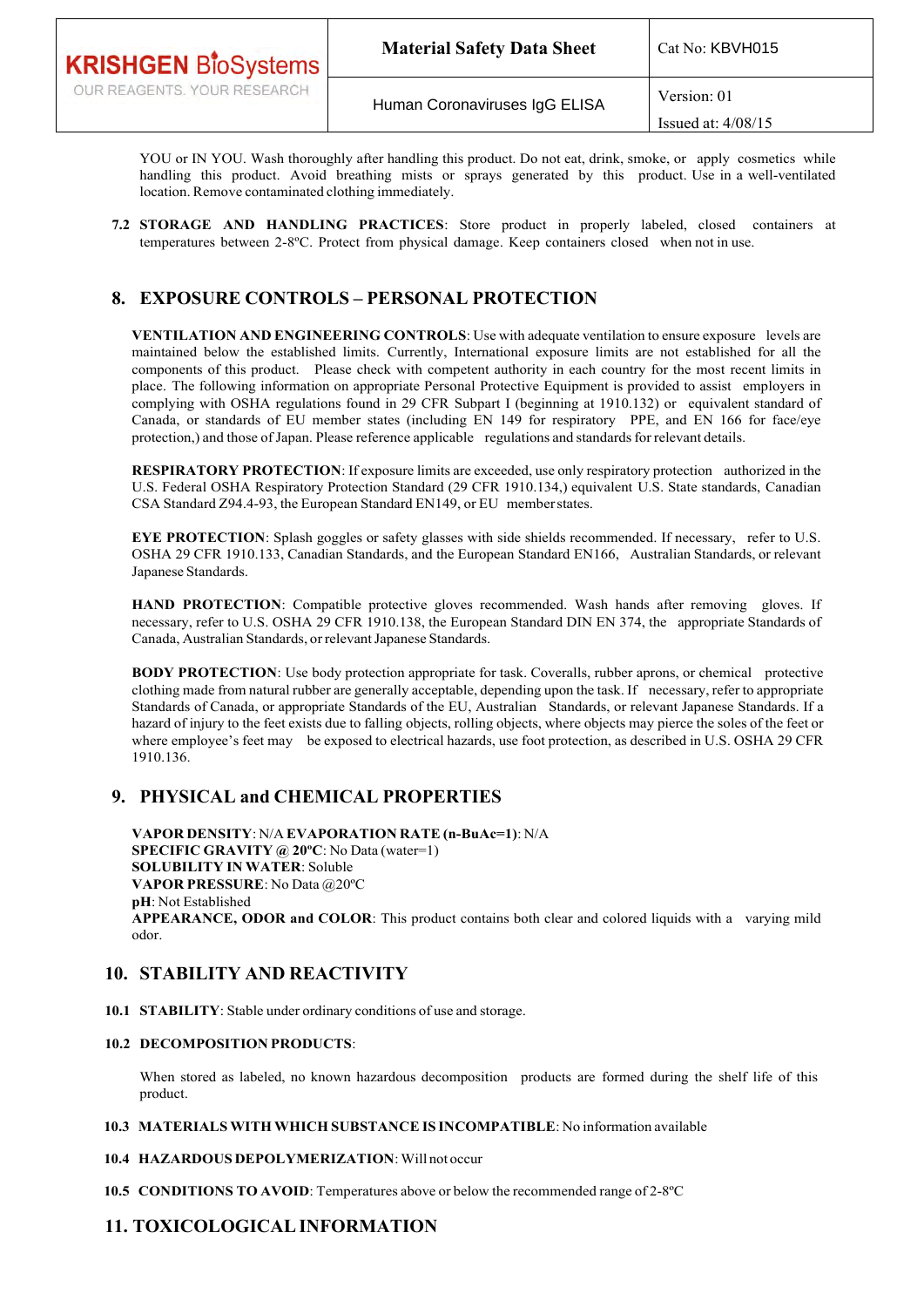| <b>KRISHGEN BioSystems</b>  | <b>Material Safety Data Sheet</b> | Cat No: KBVH015      |
|-----------------------------|-----------------------------------|----------------------|
| OUR REAGENTS. YOUR RESEARCH | Human Coronaviruses IgG ELISA     | Version: 01          |
|                             |                                   | Issued at: $4/08/15$ |

### **TOXICITY DATA**: No data available

**SUSPECTED CANCER AGENT**: The components of this product are not listed by agencies tracking the carcinogenic potential of chemical compounds as follows:

**Carcinogenity** NTP Regulated – No IARC Regulated – No OSHA Regulated – No

**IRRITANCY OF PRODUCT**: None known

**SENSITIZATION TO THE PRODUCT:** This product is not known to cause human skin or respiratory sensitization.

**REPRODUCTIVE TOXICITY INFORMATION**: Listed below is information concerning the effects of this product and its components on the human reproductive system.

**Mutagenicity** – The components of this product are not reported to produce mutagenic effects in humans. **Embryotoxicity** – The components of this product are not reported to produce embryotoxic effects in humans. **Teratogenicity** – The components of this product are not reported to produce teratogenic effects in humans. **Reproductive Toxicity** – The components of this kit are not reported to produce reproductive effects in humans.

# **12. ECOLOGICAL INFORMATION**

All work practices must be aimed at eliminating environmental contamination **ENVIRONMENTAL FATE**: No data available **ENVIRONMENTAL TOXICITY**: No data available

## **13. DISPOSAL CONSIDERATIONS**

**PREPARING WASTES FOR DISPOSAL**: Waste disposal must be in accordance with appropriate U.S. Federal, State, and local regulations, those of Canada, Australia, EU Members States and Japan.

# **14. TRANSPORTATION INFORMATION**

**US DOT, IATA, IMO, ADR**:

**DOT Classification** Non-regulated material

**DOT Labeling Requirements** None

**IATA Labeling Requirements** None

**U.S. DEPARTMENT OF TRANSPORTATION (DOT) SHIPPING REGULATIONS**: This product is not classified as dangerous goods, per U.S. DOT regulations, under 49 CFR 172.101.

**TRANSPORT CANADA, TRANSPORTATION OF DANGEROUS GOODS REGULATIONS**: This product is not classified as Dangerous Goods, per regulations of Transport Canada.

**INTERNATIONAL AIR TRANSPORT ASSOCIATION (IATA)**: This product is not classified as Dangerous Goods, by rules of IATA.

**INTERNATIONAL MARITIME ORGANIZATION (IMO) DESIGNATION**: This product is not classified as Dangerous Goods by the International Maritime Organization.

**EUROPEAN AGREEMENT CONCERNING THE INTERNATIONAL CARRIAGE OF DANGEROUS GOODS BY ROAD (ADR)**: This product is not classified by the United Nations Economic Commission for Europe to be dangerous goods.

# **15. REGULATORY INFORMATION**

**UNITED STATES REGULATIONS**: **SARA REPORTING** CAS#111-42-2 Subject to SARA 313 reporting requirements **REQUIREMENTS MARINE POLLUTANT** This product contains no component listed as a Marine Pollutant under 49 CFR 172.101, Appendix B.

**TSCA** All components in this product mixture are listed on the USA Toxic Substances Control Act (TSCA) inventory of chemicals or are exempt from listing.

**SARA 311/312**: Acute health: Yes; Chronic health: No; Fire: No; Reactivity: No **U.S. CERCLA REPORTABLE QUANTITY (RQ): CAS# 111-42-2 100 lbs.**